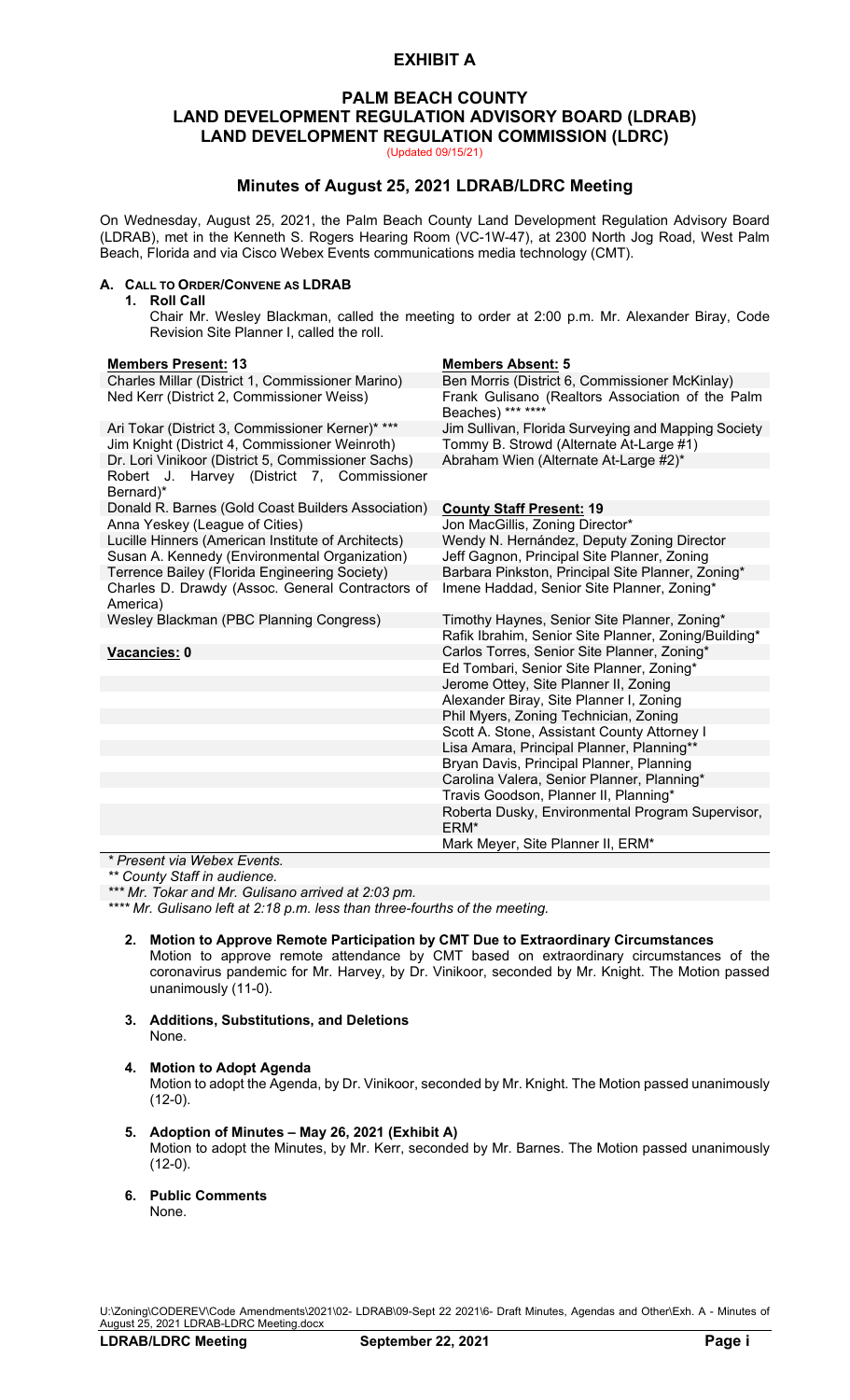# **EXHIBIT A**

# **PALM BEACH COUNTY LAND DEVELOPMENT REGULATION ADVISORY BOARD (LDRAB) LAND DEVELOPMENT REGULATION COMMISSION (LDRC)**

(Updated 09/15/21)

# **Minutes of August 25, 2021 LDRAB/LDRC Meeting**

### **B. ROUND 2021-02 INITIATION**

- **1. Attachment 1 – Initiation of 2021-02 Round of Code Amendments**
- Mr. Gagnon provided an overview of Code amendments anticipated for the Amendment Round.

## **a. Discussion**

- None.
- \*\*\* Mr. Tokar and Mr. Gulisano arrived at 2:03 pm.

Motion to approve remote attendance by CMT based on extraordinary circumstances of the coronavirus pandemic for Mr. Tokar and Mr. Gulisano, by Dr. Vinikoor, seconded by Mr. Drawdy. The Motion passed unanimously (11-0).

### **C. UNIFIED LAND DEVELOPMENT CODE (ULDC) AMENDMENTS**

**1. Exhibit B – Art. 2, 7, 10, and 14, SFWMD Irrigation Guidelines**

Mr. Gagnon explained the amendment updates and adds references to Ordinances initiated by County Administration based on the South Florida Water Management District's (SFWMD) irrigation conservation measures, and subject to concurrent Board of County Commissioners (BCC) approval. He further explained the amendment also updates unrelated Ordinances that have been repealed and replaced within the same text.

\*\*\*\* Mr. Gulisano left at 2:18 p.m. less than three-fourths of the meeting.

#### **a. Discussion**

#### None.

Motion to approve, by Mr. Knight, seconded by Mr. Drawdy. The motion passed unanimously (13-0).

#### **2. Exhibit C – Art. 3, Planned Unit Development Standards and Measurement**

Mr. Biray explained the amendment removes an obsolete reference to the Zoning Technical Manual, and corrects and clarifies terminology.

#### **a. Discussion**

Mr. Blackman asked for clarification that references to the "Plan" in the Code are for the Comprehensive Plan. Mr. Gagnon confirmed it was.

Motion to approve, by Dr. Vinikoor, seconded by Mr. Drawdy. The motion passed unanimously (13-0).

### **3. Exhibit D – Art. 3, Lake Worth Drainage District Canals as Preserve Areas**

Mr. Gagnon explained the amendment is to ensure consistency with a concurrent Plan text amendment. Mr. Davis further explained the amendments are per BCC direction and provided a PowerPoint presentation, giving an overview of the Agricultural Reserve preservation and development process as it relates to a Zoning application proposing to utilize certain Lake Worth Drainage District (LWDD) canals as Preserve Areas.

#### **a. Discussion**

Mr. Davis responded to Board questions associated with impacts to density, applicability to future development applications, LWDD lands, and Preserve Areas. He also clarified that the Plan Policy proposed to be references within the Code is specific to one specific Zoning application.

Motion to approve, by Mr. Bailey, seconded by Dr. Vinikoor. The motion passed (12-1). Mr. Kerr dissented.

#### **4. Exhibit E - Art. 4, Generators for Commercial Communication Towers**

Mr. Ottey explained the amendment removes language limiting fuel types for Commercial Communication Tower generators in Article 4, defaulting requirements to Article 5.

#### **a. Discussion**

Dr. Vinikoor asked for clarification that diesel fuel types can be used for generators less than 125 kilowatts. Mr. Ottey confirmed it was.

Motion to approve, by Dr. Vinikoor, seconded by Mr. Drawdy. The motion passed unanimously (13-0).

#### **C. CONVENE AS LDRC**

The Land Development Regulation Advisory Board convened as the Land Development Regulation Commission at 2:33 p.m.

U:\Zoning\CODEREV\Code Amendments\2021\02- LDRAB\09-Sept 22 2021\6- Draft Minutes, Agendas and Other\Exh. A - Minutes of August 25, 2021 LDRAB-LDRC Meeting.docx